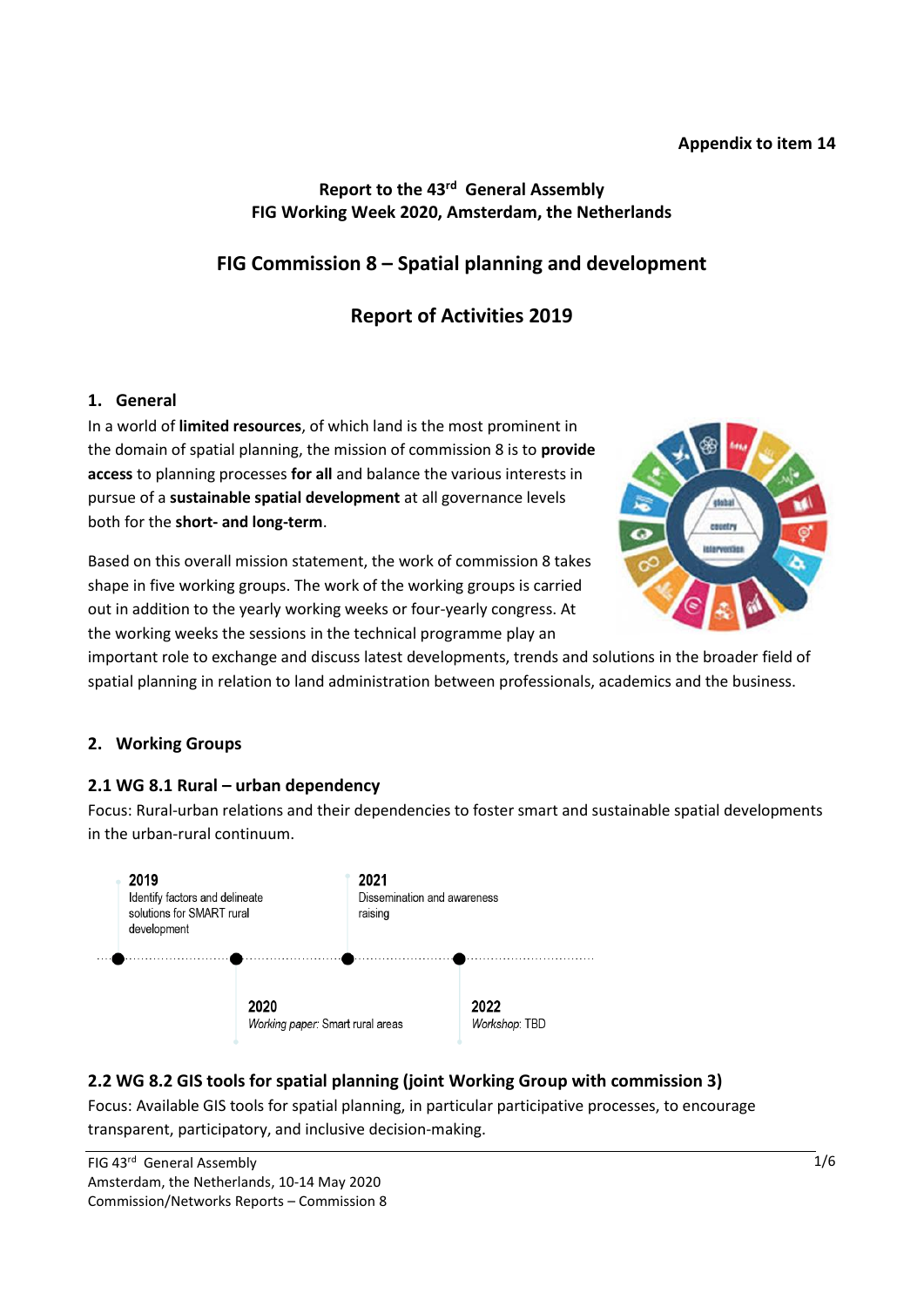

The first preliminary results have been published (see chapter 5) and will be followed up by a more indepth investigation.

## **2.3 WG 8.3 Urban Challenges (joint Working Group with commission 7 and 9)**

Focus: Urban resilience (social, economic, climate) to improve sustainability in view of rapid urbanization.



A special session at FIG WW 2020 will be held about 'Creating Sustainable Community with Density – Sociotechnical presentations and discussion' to further elaborate and discuss the topic.

## **2.4 WG 8.4 Land policy instruments for spatial development**

Focus: Available policy instruments that support the implementation of spatial policies or spatial redistribution of land (resources, land use or rights) to foster sustainable spatial development.



The successful joint LANDNET/commission 8 workshop in 2019 was held in Santiago de Compostela (see chapter 4). Activities of the working group take shape around two themes: 1) discussing the possibility for a generic tool for land consolidation and 2) a joint FIG / FAO publication about land consolidation practice.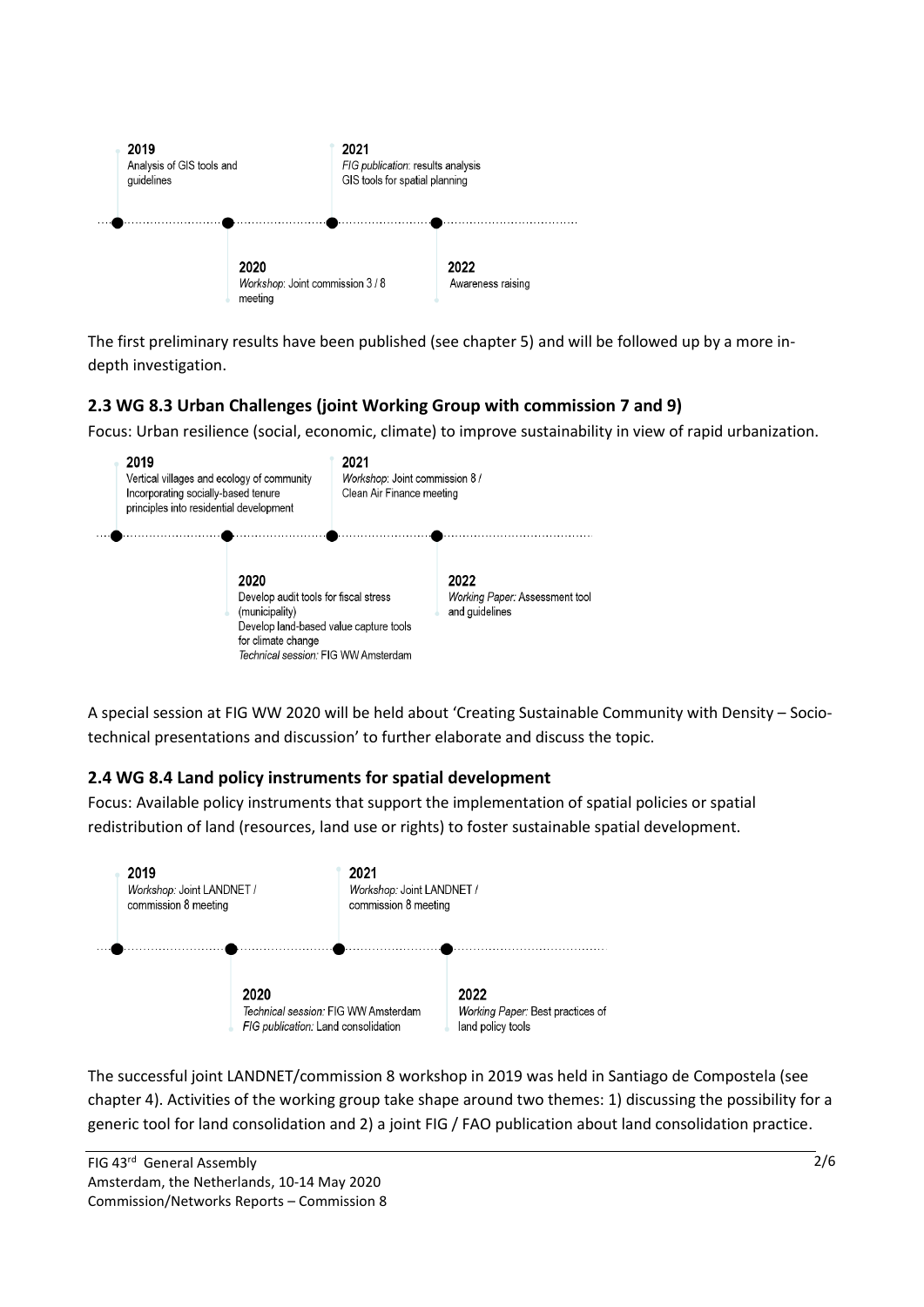In preparation of the FIG WW in Amsterdam, three joint FAO-FIG sessions will be organized that link to the activities of working group 8.4.

## **2.5 WG 8.5 African Water Governance**

Focus: Resilience in urbanized areas in Africa from a water governance perspective and the role of surveyors.



The essential elements are to present some current thinking on the following policy issues:

- Scope and analyze current and future challenges in terms of the resilience of water governance (in Africa);
- Investigate the principles of conventional water governance and understand how those principles could be re-configured or aligned with climate change imperatives (in Africa);
- Explore current practices around Africa for managing water resources and combine with climate change predictions and population growth scenarios;
- Investigate and document critical success factors when managing water resources;
- Contribute to the dissemination of good practice in managing water resources for resilience; and
- Propose alternative future scenario strategies for managing water resources and provide guidance to governments, municipalities, communities and professionals on reflecting these potential futures into current practice for sustainable, spatially-informed water governance.

A special session at FIG WW 2020 on 'Water governance in Africa and beyond' will be held at FIG WW 2020.

## **3. Cooperation**

Fruitful cooperation with fellow commissions took shape. The first draft of its study 'GIS tools for participatory planning, an exploratory study on internationally available tools' was published in 2019. In a joint working group 'GIS tools for spatial planning' commission 8 and 3 the preliminary results were presented as well at commissions' 3 Annual Meeting and Workshop 'Advances in Geodata Analytics for Smart Cities and Regions' in Romania and at the joint FIG commission 8 and LANDNET meeting in Galicia, Spain.

Cooperation with LANDNET and FAO takes shape in working group 8.4 among others.

GLTN has reached out to FIG to work on the development of a conceptual framework on urban-rural land linkages. Urban and rural spaces offer different but complementary assets and strengths, and better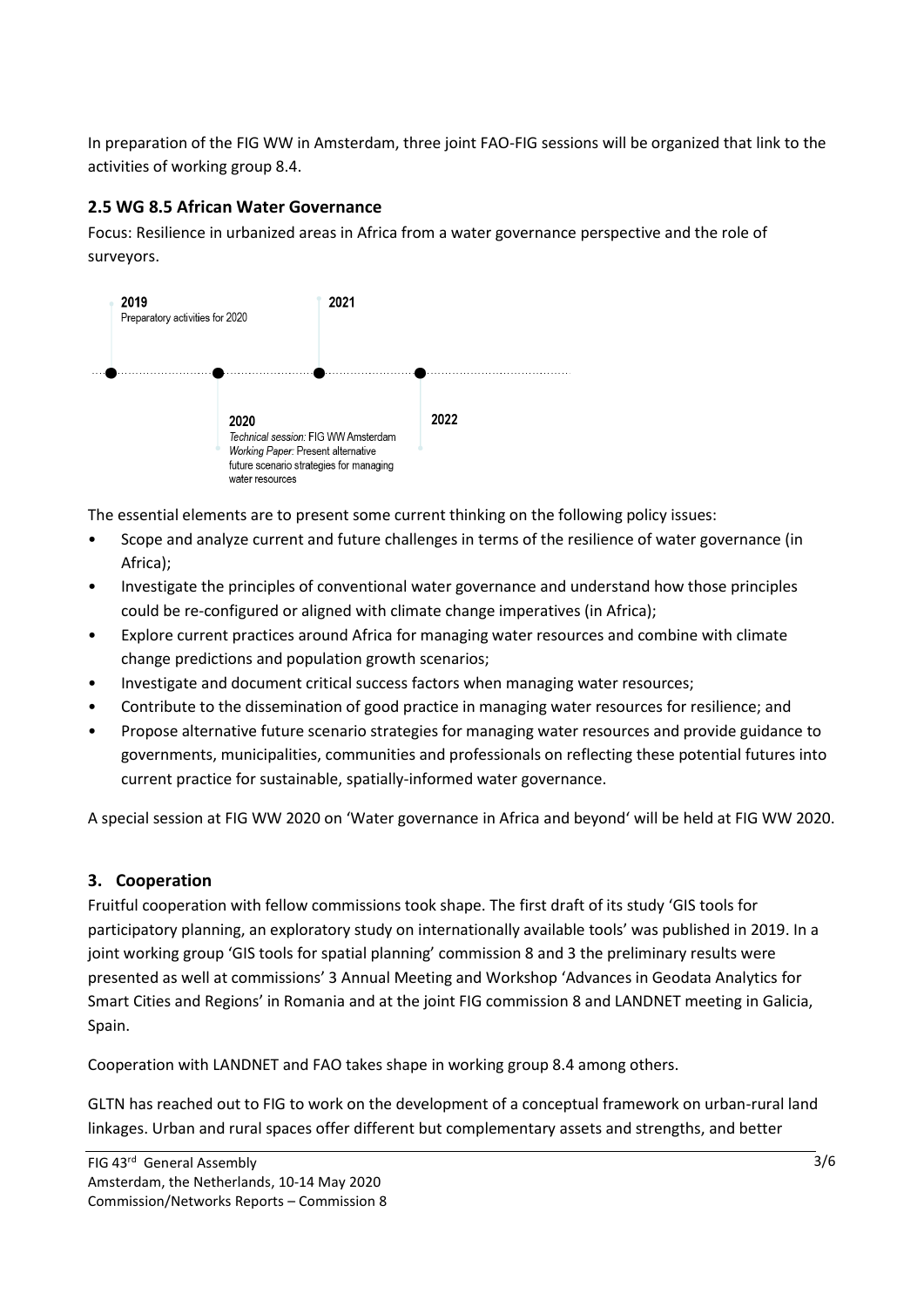integration of development interventions is needed to ensure better socio-economic performance. However, land being central in the development discourse and in the 'spatial' aspects of development is not well articulated in the debates nor it features as a key "core" component of urban-rural linkages discourse. There is a need to reverse this situation and the development of a conceptual framework on urban-rural land linkages becomes a necessity. This task will be taken by GLTN professional cluster, in collaboration with partners (e.g. FIG) and key experts and land stakeholders. The work will involve a scoping of existing literature, understanding its relevance to the over-all sustainable development agenda, identifying key challenges as well as potential opportunities, discussions and consultations with experts, and finally, offering a robust conceptual framework. Together with commission 7 and 9 we will form a team to work on this for the upcoming year.

### **4. Events**

Commission 7, 8 and 9 organized a joint masterclass at the Land and Poverty Conference at the World Bank in Washington, 25-29 March 2019. The masterclass focused on the SDG's and the role of the land professional.

Sustainable Development Goals: Land Governance for Equivalent Living and Working Conditions in Urban and Rural Areas; Qingzhou, China, 16-17 May 2019

How can Land Management in Rural Areas can Contribute to Archive SDG´s; Qingzhou, China, 20-21 May 2019

International Symposium of Space & Future Conference; Shanghai, China, 14-15 June 2019. The spatial planning authorities in China and international guests gathered in Shanghai to discuss the new planning paradigm. At the event, the new spatial planning act and planning paradigm was highlighted by various national and international speakers.

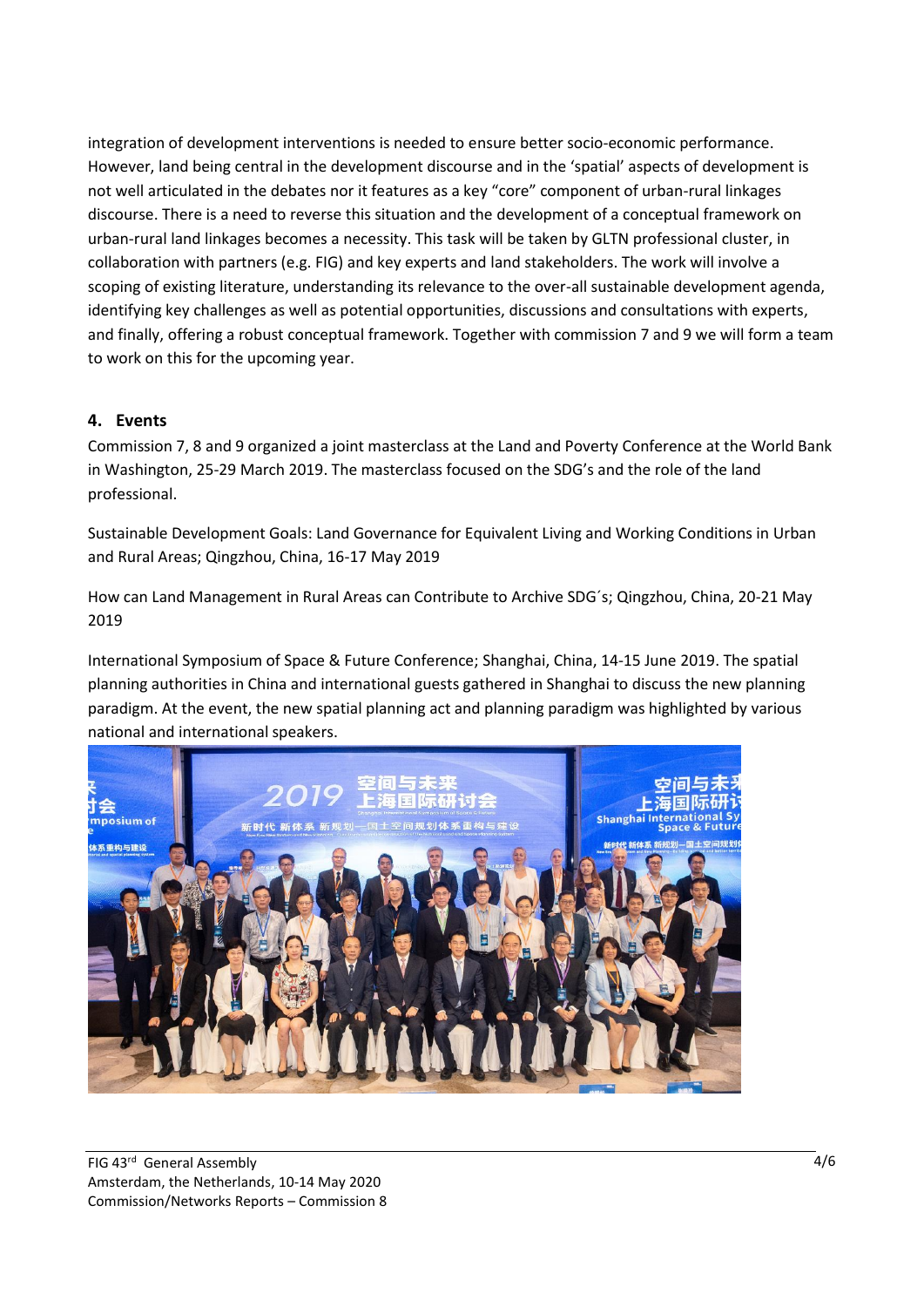Joint workshop with commission 3, Romanian surveying week, and Life Sciences for Sustainable Development conference; Cluj-Napoca, Romania, 23-27 September 2019. In a specific session the preliminary results were presented of the joint working group report 'GIS tools for participatory planning, an exploratory study on internationally available tools'.

Workshop 'territorial development – challenges and opportunities'; Santiago de Compostela, Spain, 5-9 November 2019. The event was co-hosted by Agader, FAO and FIG commission 8 with support from GIZ. The workshop was at the same time the 12<sup>th</sup> International LANDNET workshop. Several strategies and solutions to counteract land abandonment in Galicia, but also elsewhere (Armenia, Turkey, France, Serbia, North Macedonia), were shared and explained. The workshop was part of the activities of working group 8.4 and contributed to the dissemination of good practices for land policy instruments such as land banking and land consolidation to address land abandonment At this event as well, the preliminary results were presented of the working group 8.2 report 'GIS tools for participatory planning, an exploratory study on internationally available tools'.



### **5. Communication and publications**

With a regular newsletter the FIG community was informed about activities of commission 8. Newsletters are both sent around by email and published on the FIG website on the commissions' webpage. We will keep up this initiative as it is a good way to keep in touch with friends and members of the commission and beyond.

At the very beginning of 2019 FAO published their technical guide on spatial planning and tenure. Commission 8 was, together with other stakeholders, involved in the working group and contributed to the discussion and delivered a casus, which was used in the publication.

The first draft of its study 'GIS tools for participatory planning, an exploratory study on internationally available tools' was published in 2019 as a result of the work carried out by working group 8.2. This will be